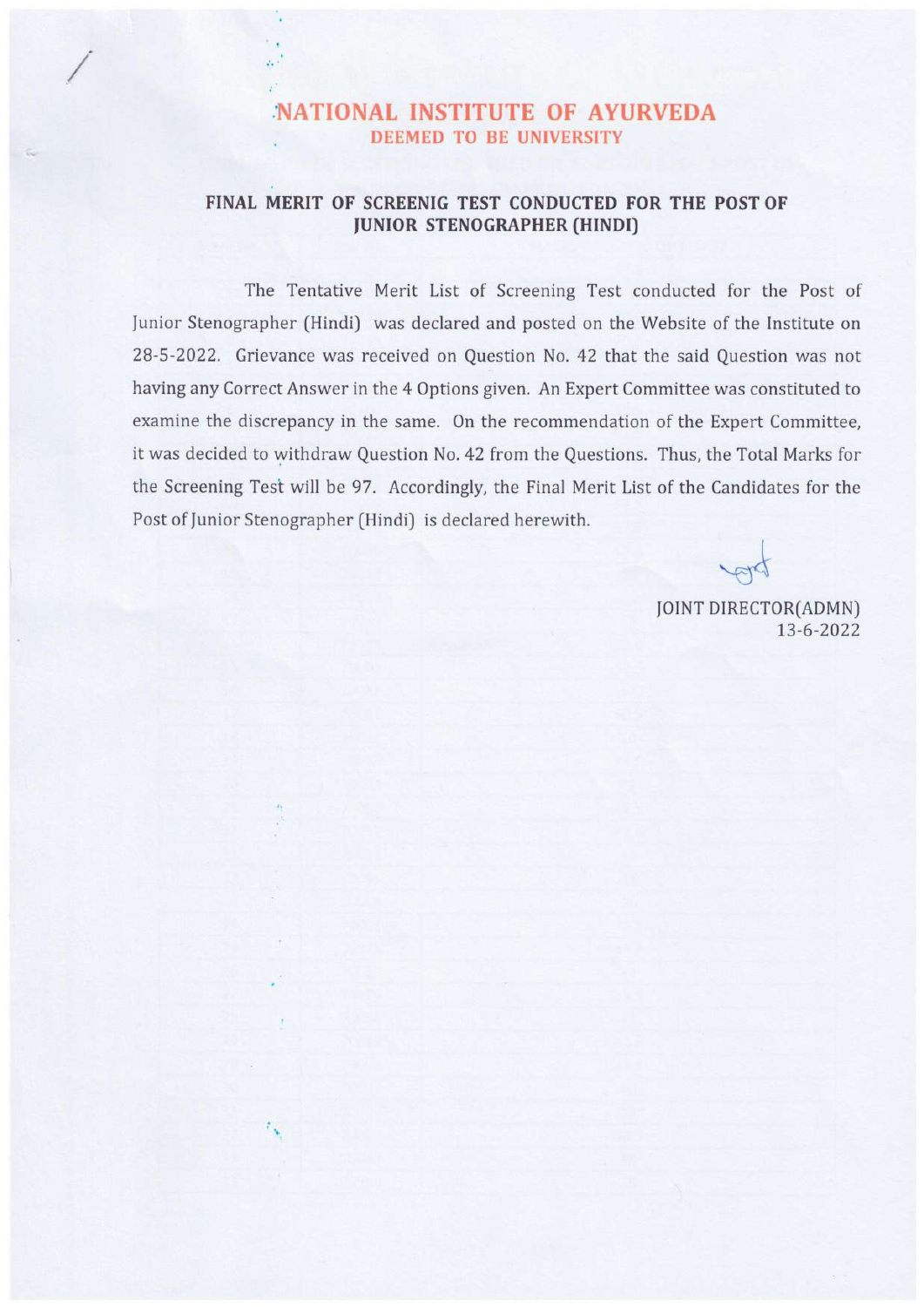## **NATIONAL INSTITUTE OF AYURVEDA DEEMED TO BE UNIVERSITY (DE-NOVO)**

## FINAL MERIT OF SCREENING TEST HELD ON 22-05-2022 FOR 1 POST OF JUNIOR STENOGRAPHER (HINDI)

| Merit No.                   | Roll No. | <b>MARKS OBTAINED OUT OF 97</b> |
|-----------------------------|----------|---------------------------------|
| $\mathbf 1$                 | 70069    | 79.5                            |
| $\overline{2}$<br>×         | 70095    | $71\,$                          |
| $\mathbf{3}$<br>Y.          | 70079    | 70.5                            |
| 3<br>ò.                     | 70089    | 70.5                            |
| $\overline{4}$              | 70017    | 70                              |
| Ÿ.<br>5                     | 70063    | 69                              |
| 6<br>$\mathcal{C}$          | 70100    | 65.5                            |
| $\overline{7}$<br>¥,        | 70022    | 61.5                            |
| $\bf 8$                     | 70041    | 60.5                            |
| $\mathsf g$<br>ŷ.           | 70084    | 59.5                            |
| $10$                        | 70086    | 58.5                            |
| 11<br>¢,                    | 70016    | 57.5                            |
| $\bullet$<br>12<br>$\alpha$ | 70026    | 55.5                            |
| 13                          | 70012    | 55                              |
| 13                          | 70029    | 55                              |
| 13                          | 70038    | 55                              |
| 14<br>$\lambda$             | 70033    | 53.5                            |
| 15                          | 70005    | 52.5                            |
| 16<br>$\Delta$              | 70087    | 52                              |
| 17                          | 70091    | 50.5                            |
| 18                          | 70072    | 50                              |
| 19                          | 70088    | 49.5                            |
| 20                          | 70018    | 49                              |
| 21                          | 70090    | 48.5                            |
| 22                          | 70057    | 47.5                            |
| 23                          | 70007    | 46                              |
| 23                          | 70061    | 46                              |
| 23                          | 70066    | 46                              |
| 24                          | 70003    | 45.5                            |
| 25                          | 70073    | 44.5                            |
| 26                          | 70019    | 44                              |
| 27                          | 70076    | 43.5                            |
| 28                          | 70054    | 43                              |
| 29                          | 70049    | 42.5                            |
| 29                          | 70082    | 42.5                            |
| 30                          | 70027    | 40                              |
| 31                          | 70009    | 39                              |
| 32                          | 70039    | 38.5                            |
| 33                          | 70020    | 38                              |
| 33                          | 70050    | 38                              |